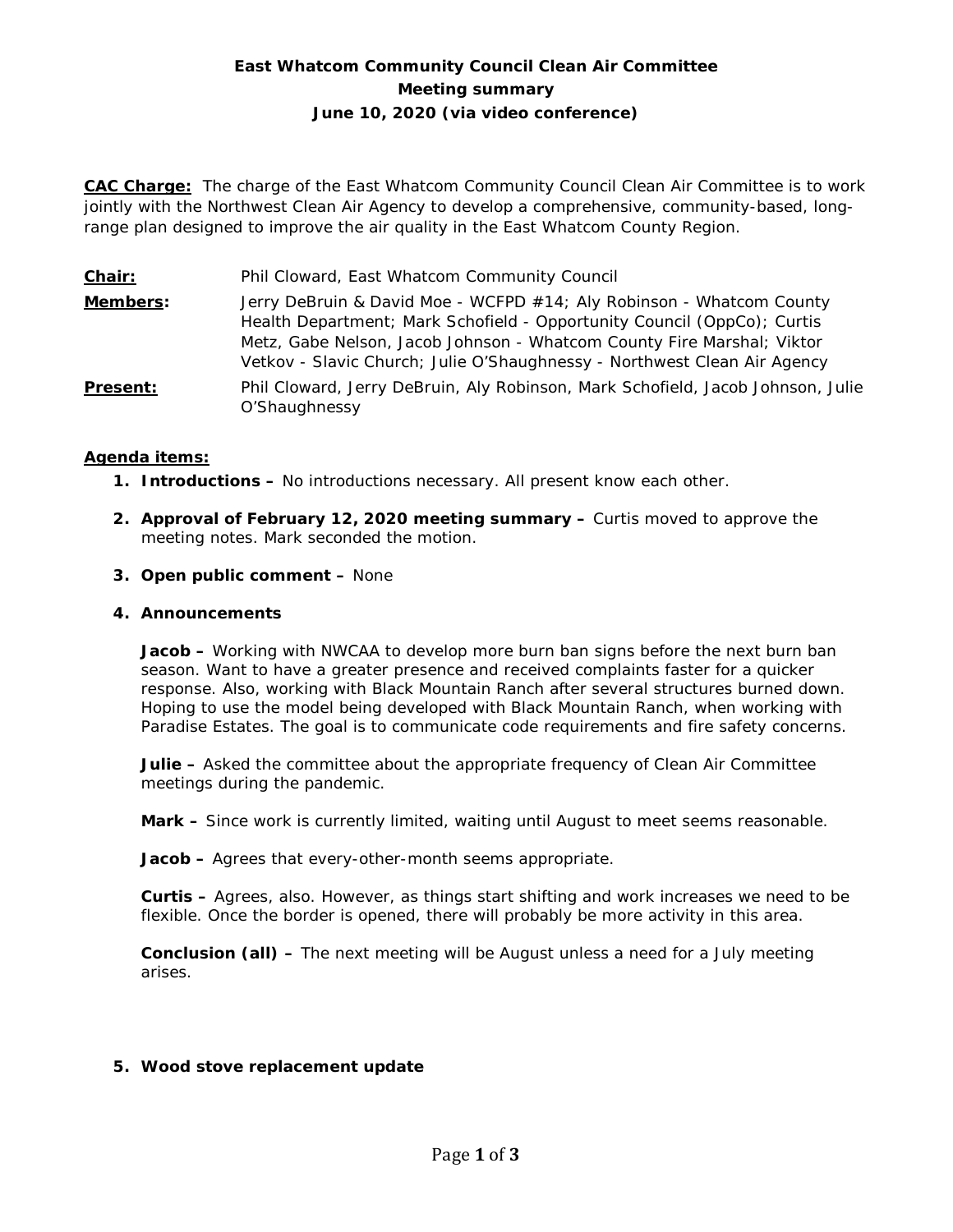**Mark –** Shortly after our last meeting in February, OppCo made the decision to postpone doing any work in homes. This was approximately one week after the Governor issued the stay-at-home order. At that point, all contractor work stopped and additional work orders were not pursued. OppCo is waiting for guidance from the State Department of Commerce for protocols that need to be in place before weatherization programs can resume work. Community Energy Challenge does not have all the same requirements, but will follow the same protocols put forward by Commerce.

There are 25 projects that are completed or in some stage of work. No additional projects will be taken on until all of these are completed. It is anticipated that these 25 projects will spend out the entire amount of the current grant. Two projects in process still need heat pumps. Several other projects were completed at the time of the stay-home order, which prevented the quality assurance inspection by staff. However, contractor(s) and homeowners(s) submitted photos of the completed work remote photos to close out the projects.

There are 12 additional households interested in the program that are currently on a waiting list. These will only occur if additional funding is secured.

## **6. Ecology grant status update**

**Julie –** This grant cycle for wood smoke reduction is from July 1, 2019 – June 30, 2021. NWCAA received \$330,000 in total for three different tasks; wood stove change outs, administration and program promotion. A total of approximately \$2 million was available statewide for all seven local air agencies and Ecology regional offices. Ecology is preparing to submit a \$4 million proposal to the legislators for the next biennium.

A remaining balance of \$145,000 exists. During a recent statewide meeting three agencies voiced interest and capacity to receive and spend additional funds. NWCAA was one of those agencies interested in additional funding and will receive \$44,000. A formal amendment will reflect the changes in funding. The additional funding will help to complete the 25 existing projects and several of the high priority projects on the waiting list.

## **7. Biomass committee**

**Phil –** The Washington Wood Coop secured approximately 190 cords of wood. Prior to COVID, the entire cordage was earmarked for sale to the Swinomish Elders. Because of the pandemic, the sale was reduced to 90 cords. The remaining cordage is being stockpiled. Sierra Pacific has more wood available and the Coop is trying to secure an additional purchase.

The wood bank is alive and well, but the Coop needs to meet and establish procedures and protocol with the Opportunity Council before the local wood bank is established.

The Coop is developing a program to separate wood species during harvest operations to have a pure source of Douglas Fir to make wood pellets. The intent is to further expand the business plan to include a pellet mill.

## **8. Outreach activities/ideas**

## **Spring chipping event:**

**Julie (for Rebecca) –** The chipping event was held in April, by Zender's mobile chipper. Residents staged their material and were given a timeline of approximately 15 minutes